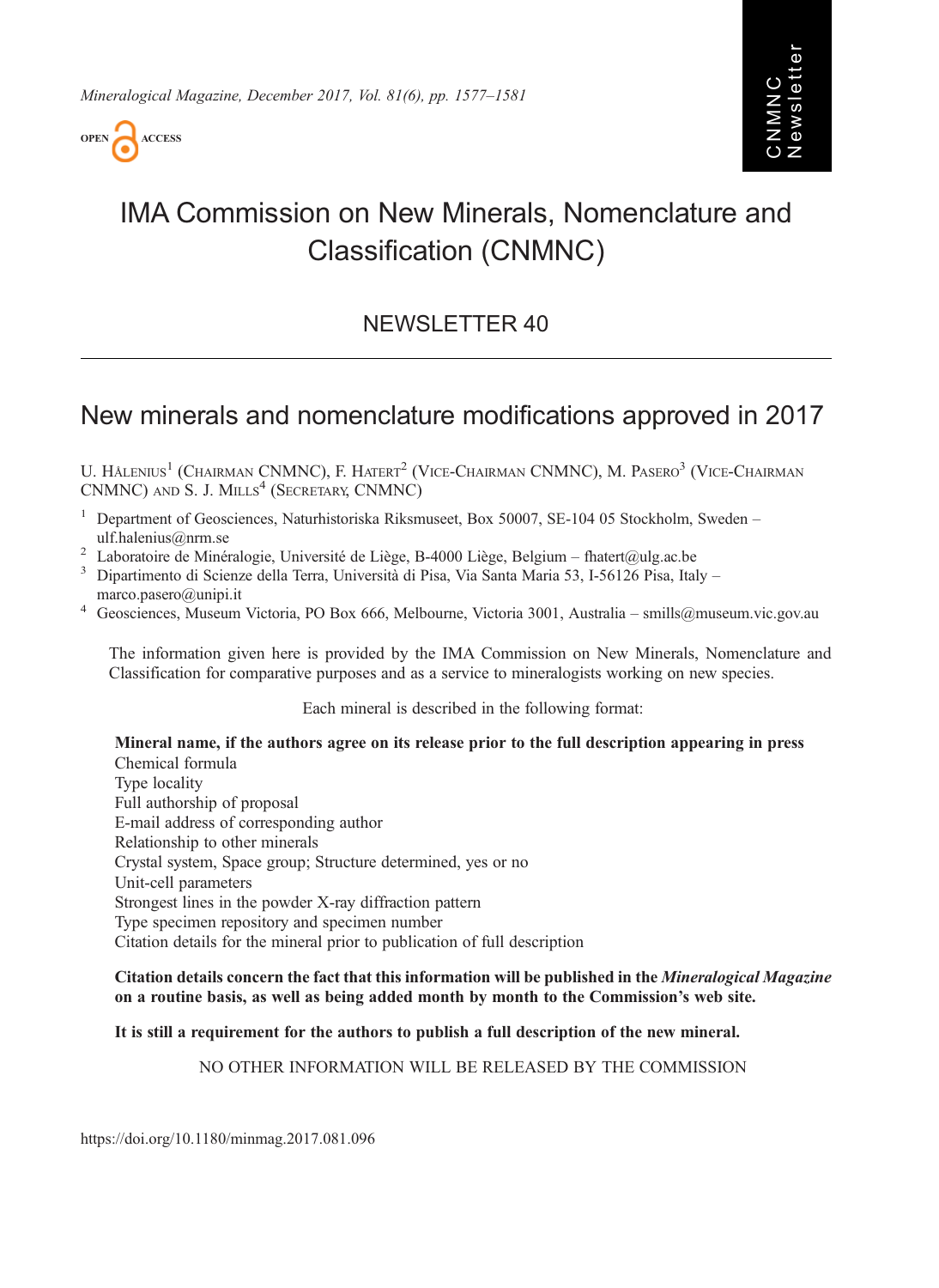

#### NEW MINERAL PROPOSALS APPROVED IN OCTOBER 2017

IMA No. 2017-064

Silesiaite

 $Ca<sub>2</sub>Fe<sup>3+</sup>Sn(Si<sub>2</sub>O<sub>7</sub>)(Si<sub>2</sub>O<sub>6</sub>OH)$ 

In a pegmatite of the Karkonosze granite, Szklarska Porę ba Huta quarry, Lower Silesia, Poland (50.82778 N, 15.48944 E)

Adam Pieczka\*, Chi Ma, George R. Rossman, R. James Evans, Lee A. Groat and Bożena Gołę biowska

\*E-mail: [pieczka@agh.edu.pl](mailto:pieczka@agh.edu.pl)

The  $Fe<sup>3+</sup>$  analogue of kristiansenite

Triclinic: C1

 $a = 10.028(1), \quad b = 8.408(1), \quad c = 13.339(2)$  Å,

 $\alpha = 90.01(1)$ ,  $\beta = 109.10(1)$ ,  $\gamma = 90.00(1)$ °

9.147(100), 8.408(12), 6.607(64), 5.195(6), 4.413(10), 3.312(7), 3.151(12), 3.095(9)

Type material is deposited in the collections of the Mineralogical Museum, University of Wrocław, Cybulskiego 30, 50-205 Wrocław, Poland, catalogue number MMWr IV7929

How to cite: Pieczka, A., Ma, C., Rossman, G.R., Evans, R.J., Groat, L.A. and Gołębiowska, B. (2017) Silesiaite, IMA 2017-064. CNMNC Newsletter No. 40, December 2017, page 1578; Mineralogical Magazine, 81, 1577–1581.

IMA No. 2017-065

Meitnerite

 $(NH_4)(UO_2)(SO_4)(OH)$  $·2H_2O$ 

Green Lizard Mine, White Canyon mining district, San Juan Co., Utah, USA (37°34′37.10″ N, 110°17′52.80″W)

Anthony R. Kampf\*, Jakub Plášil, Barbara P. Nash and Joe Marty

\*E-mail: [akampf@nhm.org](mailto:akampf@nhm.org)

Structurally related to johannite

Triclinic:  $\overline{PI}$ ; structure determined

 $a = 6.7964(2)$ ,  $b = 8.0738(3)$ ,  $c = 9.2997(7)$  Å,  $\alpha = 113.284(8), \beta = 99.065(7), \gamma = 105.289(7)$ °

7.15(100), 6.36(30), 5.85(36), 5.038(21), 3.569

(19), 3.451(18), 3.340(20), 3.075(21)

Type material is deposited in the mineralogical collections of the Natural History Museum of Los Angeles County, 900 Exposition Boulevard, Los Angeles, CA 90007, USA, catalogue number 66623

How to cite: Kampf, A.R., Plášil, J., Nash, B.P. and Marty, J. (2017) Meitnerite, IMA 2017-065. CNMNC Newsletter No. 40, December 2017, page 1578; Mineralogical Magazine, 81, 1577–1581.

# IMA No. 2017-066

Marchettiite  $C_5H_7N_5O_3$ SW slope of Mount Cervandone, Devero valley, Baceno, Verbano-Cusio-Ossola, Piedmont, Italy Alessandro Guastoni, Fabrizio Nestola, Paolo Gentile, Federico Zorzi, Sergio Andò, Alessandra Lorenzetti and Vittorio Mattioli \*E-mail: [alessandro.guastoni@unipd.it](mailto:alessandro.guastoni@unipd.it) Known synthetic analogue Triclinic:  $\overline{P1}$  or  $\overline{P1}$  $a = 3.6533(2), b = 10.2046(7), c = 10.5837(7)$  Å,  $\alpha$  = 113.809(5),  $\beta$  = 91.313(8),  $\gamma$  = 92.44(1)<sup>o</sup> 9.784(50), 8.663(80), 5.659(100), 4.614(50), 3.443(100), 3.241(70), 3.158(100), 3.004(60) Type material is deposited in the collections of the Museum of Mineralogy, University of Padova, Via Giotto 1, I-35122, Padova, Italy, catalogue number MMP M17892 How to cite: Guastoni, A., Nestola, F., Gentile, P., Zorzi, F., Andò, S., Lorenzetti, A. and Mattioli, V. (2017) Marchettiite, IMA 2017- 066. CNMNC Newsletter No. 40, December 2017, page 1578; Mineralogical Magazine, 81, 1577–1581.

# IMA No. 2017-068

Vestaite

 $(Ti^{4+}Fe^{2+})Ti_3^{4+}O_9$ 

NWA 8003 meteorite, fall in an unknown locality in Morocco

Run-Lian Pang, Dennis Harries, Kilian Pollok, Ai-Cheng Zhang\* and Falko Langenhorst\*

 $E$ -mail: [aczhang@nju.edu.cn](mailto:aczhang@nju.edu.cn), [falko.langenhorst@](mailto:falko.langenhorst@<?A3B2 twb?><?A3B2 tlsb?>uni-jena.de) [uni-jena.de](mailto:falko.langenhorst@<?A3B2 twb?><?A3B2 tlsb?>uni-jena.de)

The  $Ti^{4+}$ -Fe<sup>2+</sup> analogue of schreyerite

Monoclinic: C<sub>2/c</sub>

 $a = 17.03(2), \quad b = 4.98(1), \quad c = 7.08(1) \quad \text{\AA},$  $B = 106.3(2)$ °

4.084(44), 3.398(60), 2.880(77), 2.732(100), 2.425(42), 1.705(38), 1.694(50), 1.643(48),

Type material is deposited in the mineralogical collections of the Friedrich Schiller University Jena, Sellierstrasse 6, 07745 Jena, Germany, catalogue numbers 42073 and 42074

How to cite: Pang, R.-L., Harries, D., Pollok, K., Zhang, A.-C. and Langenhorst, F. (2017) Vestaite,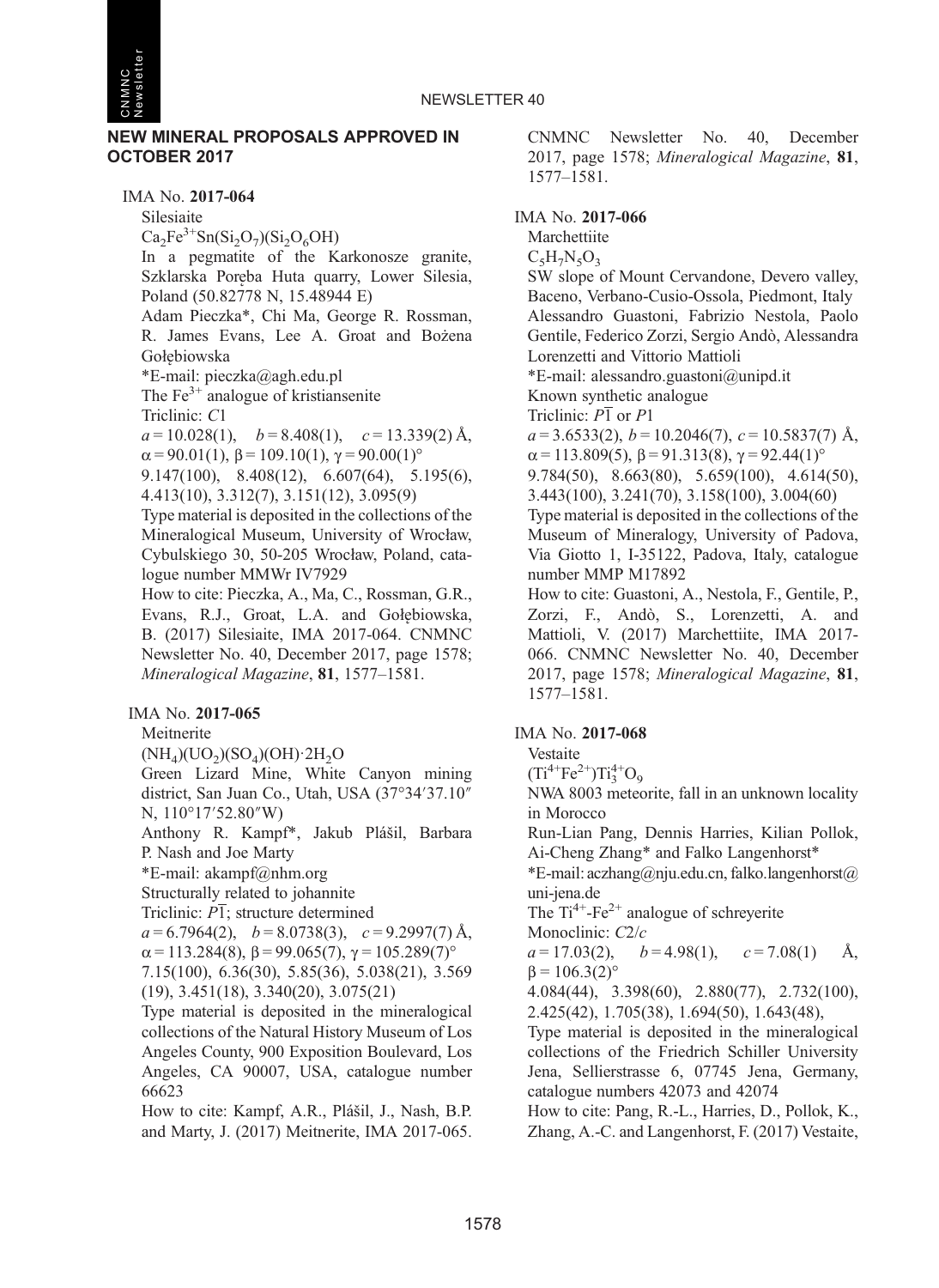

IMA 2017-068. CNMNC Newsletter No. 40, December 2017, page 1578; Mineralogical Magazine, 81, 1577–1581.

IMA No. 2017-070

Hialmarite

 $Na(NaMn)Mg_5Si_8O_{22}(OH)_2$ <br>Långban Fe-Mn-(Ba-As Fe-Mn-(Ba-As-Pb-Sb) deposit,

Filipstad district, Värmland, Sweden (59.86°N, 14.26°E, 215 m a.s.l.)

Dan Holtstam\*, Fernando Cámara, Henrik Skogby and Andreas Karlsson

\*E-mail: [dan.holtstam@vr.se](mailto:dan.holtstam@vr.se)

Amphibole supergroup

Monoclinic:  $C2/m$ ; structure determined

 $a = 9.9113(3)$ ,  $b = 18.1361(4)$ ,  $c = 5.2831(5)$ ,  $β = 103.658(5)°$ 

8.50(44), 3.302(40), 3.164(100), 2.837(50), 2.727(30), 2.183(17), 1.670(34), 1.447(32)

Type material is deposited in the mineralogical collections of the Department of Geosciences, Swedish Museum of Natural History, Box 50007, SE-10405 Stockholm, Sweden, collection number NRM #g14150

How to cite: Holtstam, D., Cámara, F., Skogby, H. and Karlsson, A. (2017) Hjalmarite, IMA 2017-070. CNMNC Newsletter No. 40, December 2017, page 1579; Mineralogical Magazine, 81, 1577–1581.

# IMA No. 2017-071

Dekatriasartorite

 $TIPb_{58}As_{97}S_{204}$ 

Lengenbach quarry, Binntal, Wallis, Switzerland (46°21′54″N, 8°13′15″E)

Dan Topa\*, Berthold Stoeger, Emil Makovicky and Chris Stanley

\*E-mail: [dan.topa@nhm-wien.ac.at](mailto:dan.topa@nhm-wien.ac.at)

Sartorite homologous series

Monoclinic:  $P2<sub>1</sub>/c$ ; structure determined

 $a = 54.576(5)$ ,  $b = 7.8947(6)$ ,  $c = 20.102(16)$  Å,  $\beta$  = 78.153(1)<sup>o</sup>

9.84(58), 3.870(69), 3.522(100), 3,464(52), 2.966(64), 2.955(87), 2.762(71), 2.758(70)

Type material is deposited in the reference collections of the Naturhistorisches Museum Wien, Burgring 7, A-1010 Wien, Austria, catalogue number N 9863

How to cite: Topa, D., Stoeger, B., Makovicky, E. and Stanley, C. (2017) Dekatriasartorite, IMA 2017-071. CNMNC Newsletter No. 40, December 2017, page 1579; Mineralogical Magazine, 81, 1577–1581.

# IMA No. 2017-072

**Oberthürite**  $Rh_3Ni_{32}S_{32}$ Marathon deposit, Coldwell Complex, Ontario, Canada (48°48′7″N, 86°18′35″W) Andrew M. McDonald\*, Ingrid M. Kjarsgaard, Kirk C. Ross, Doreen E. Ames, Louis J. Cabri and David J. Good \*E-mail: [amcdonald@laurentian.ca](mailto:amcdonald@laurentian.ca) Pentlandite group Cubic:  $F\overline{4}3m$ ; structure determined  $a = 10.066(5)$  Å 3.060(100), 2.929(18), 1.952(39), 1.792(74), 1.543(9), 1.318(15), 1.031(30), 0.976(10) Type material is deposited in the mineralogical collections of the Canadian Museum of Nature, Gatineau, Quebec, Canada, catalogue number 87251 How to cite: McDonald, A.M., Kjarsgaard, I.M.,

Ross, K.C., Ames, D.E., Cabri, L.J. and Good, D. J. (2017) Oberthürite, IMA 2017-072. CNMNC Newsletter No. 40, December 2017, page 1579; Mineralogical Magazine, 81, 1577–1581.

# IMA No. 2017-073

Ammoniozippeite

 $(NH_4)_2[(UO_2)_2(SO_4)O_2]$ ·H<sub>2</sub>O Blue Lizard Mine, Red Canyon, White Canyon mining district, San Juan Co., Utah, USA (37°33′ 26″N, 110°17′44″W); Burro mine, Slick Rock district, San Miguel Co., Colorado, USA (38°2′

42″N 108°53′23″W)

Anthony R. Kampf\*, Jakub Plášil, Travis A. Olds, Barbara P. Nash and Joe Marty

\*E-mail: [akampf@nhm.org](mailto:akampf@nhm.org)

The  $(NH_4)$  analogue of zippeite

Orthorhombic: Ccmb; structure determined

 $a = 8.7944(3), b = 14.3296(7), c = 17.172(1)$  Å

7.17(100), 4.270(13), 3.670(14), 3.580(21),

3.489(42), 3.138(63), 1.750(14), 1.697(18)

Type material is deposited in the mineralogical collections of the Natural History Museum of Los Angeles County, 900 Exposition Boulevard, Los Angeles, CA 90007, USA, catalogue number 66625 (Burro - holotype) and 66626 (Blue Lizard - cotype)

How to cite: Kampf, A.R., Plášil, J., Olds, T.A., Nash, B.P. and Marty, J. (2017)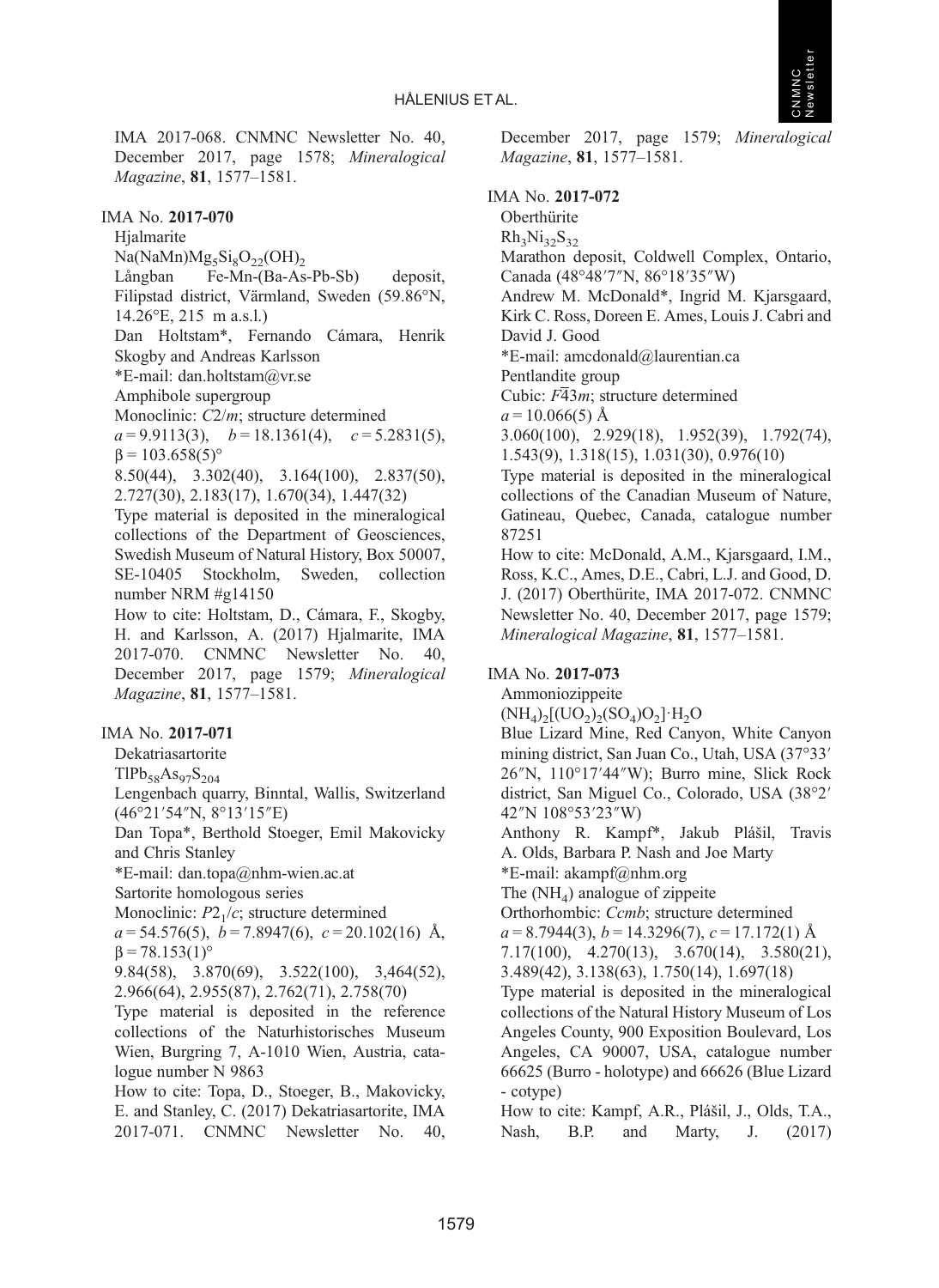Ammoniozippeite, IMA 2017-073. CNMNC Newsletter No. 40, December 2017, page 1579; Mineralogical Magazine, 81, 1577–1581.

#### IMA No. 2017-074

Hydroxynatropyrochlore

 $(Na, Ca, Ce), Nb<sub>2</sub>O<sub>6</sub>(OH)$ 

Phoscorite-carbonatite pipe, Kovdor massif, Murmansk Region, Russia

Gregory Y. Ivanyuk, Victor N. Yakovenchuk, Taras L. Panikorovskii, Nataliya Konoplyova, Yakov A. Pakhomovsky, Ayya V. Bazai, Vladimir N. Bocharov and Sergey V. Krivovichev

\*E-mail: [s.krivovichev@spbu.ru](mailto:s.krivovichev@spbu.ru)

Pyrochlore supergroup

Cubic:  $Fd\overline{3}m$ ; structure determined

 $a = 10.3276(5)$  Å

5.96(47), 3.110(30), 2.580(100), 2.368(19), 1.987(6), 1.826(25), 1.746(3), 1.556(14)

Type material is deposited in the collections of the Mineralogical Museum, Saint-Petersburg State University, University Emb. 7/9, St. Petersburg 199034, Russia, catalogue number 1/19679 How to cite: Ivanyuk, G.Y., Yakovenchuk, V.N., Panikorovskii, T.L., Konoplyova, N., Pakhomovsky, Y.A., Bazai, A.V., Bocharov, V.N. and Krivovichev, S.V. (2017) Hydroxynatropyrochlore, IMA 2017-074. CNMNC Newsletter No. 40, December 2017, page 1580; Mineralogical Magazine, 81, 1577–1581.

IMA No. 2017-075

Hydroxylpyromorphite

 $Pb<sub>5</sub>(PO<sub>4</sub>)<sub>2</sub>(OH)$ 

Copps mine, Gogebic Co., Michigan, USA (46° 27′24″N, 89°39′38″W)

Travis A. Olds\*, Shawn M. Carlson, Anthony R. Kampf, John Rakovan, Cullen Laughlin-Yurs, Peter C. Burns and Owen P. Mills

\*E-mail: [tolds@nd.edu](mailto:tolds@nd.edu)

Apatite supergroup

Hexagonal:  $P6_2/m$ ; structure determined

 $a = 9.787(1), c = 7.307(1)$  Å

4.079(18), 3.359(29), 3.207(21), 2.934(100), 2.035(21), 1.942(27), 1.834(25), 1.592(17)

Type material is deposited in the mineralogical collections of the Natural History Museum of Los Angeles County, 900 Exposition Boulevard, Los Angeles, CA 90007, USA, catalogue number 66627 How to cite: Olds, T.A., Carlson, S.M., Kampf, A.R., Rakovan, J., Laughlin-Yurs, C., Burns, P.C. and Mills, O.P. (2017) Hydroxylpyromorphite, IMA 2017-075. CNMNC Newsletter No. 40, December 2017, page 1580; Mineralogical Magazine, 81, 1577–1581.

#### NEW MINERAL PROPOSALS APPROVED IN NOVEMBER 2017

IMA No. 2017-076

Manganflurlite  $ZnMn_3^{2+}Fe^{3+}(PO_4)_3(OH)_2(H_2O)_7.2H_2O$ Hagendorf-Süd pegmatite, Hagendorf, Oberpfalz, Bavaria, Germany (49°39′1″N, 12°27′35″E) Anthony R. Kampf\*, Ian E. Grey, Colin M. MacRae and Erich Keck \*E-mail: [akampf@nhm.org](mailto:akampf@nhm.org) The Mn analogue of flurlite Monoclinic:  $P2_1/m$ ; structure determined  $a = 6.4546(8)$ ,  $b = 11.1502(9)$ ,  $c = 13.1630(10)$  Å,  $β = 99.829(5)°$ 12.89(100), 8.43(38), 6.14(22), 5.57(28), 4.241 (26), 3.206(29), 2.776(95), 2.713(27) Type material is deposited in the mineralogical collections of the Natural History Museum of Los Angeles County, 900 Exposition Boulevard, Los Angeles, CA 90007, USA, catalogue number 66682 How to cite: Kampf, A.R., Grey, I.E., MacRae, C.M. and Keck, E. (2017) Manganflurlite, IMA 2017-076. CNMNC Newsletter No. 40, December 2017, page 1580; Mineralogical Magazine, 81, 1577–1581. IMA No. 2017-077 Ammoniomathesiusite  $(NH_4)_{5}(UO_2)_{4}(SO_4)_{4}(VO_5)$ <sup>-4</sup>H<sub>2</sub>O Burro mine, Slick Rock district, San Miguel Co., Colorado, USA (38°2′42″N 108°53′23″W)

Anthony R. Kampf\*, Jakub Plášil, Barbara P. Nash and Joe Marty

\*E-mail: [akampf@nhm.org](mailto:akampf@nhm.org)

The  $(NH_4)$  analogue of mathesiusite

Tetragonal: P4/n; structure determined

 $a = 14.9405(9), c = 7.1020(5)$  Å

10.57(46), 7.10(62), 6.41(100), 4.71(27), 3.575 (25), 3.460(26), 3.340(35), 3.226(44)

Type material is deposited in the mineralogical collections of the Natural History Museum of Los Angeles County, 900 Exposition Boulevard, Los